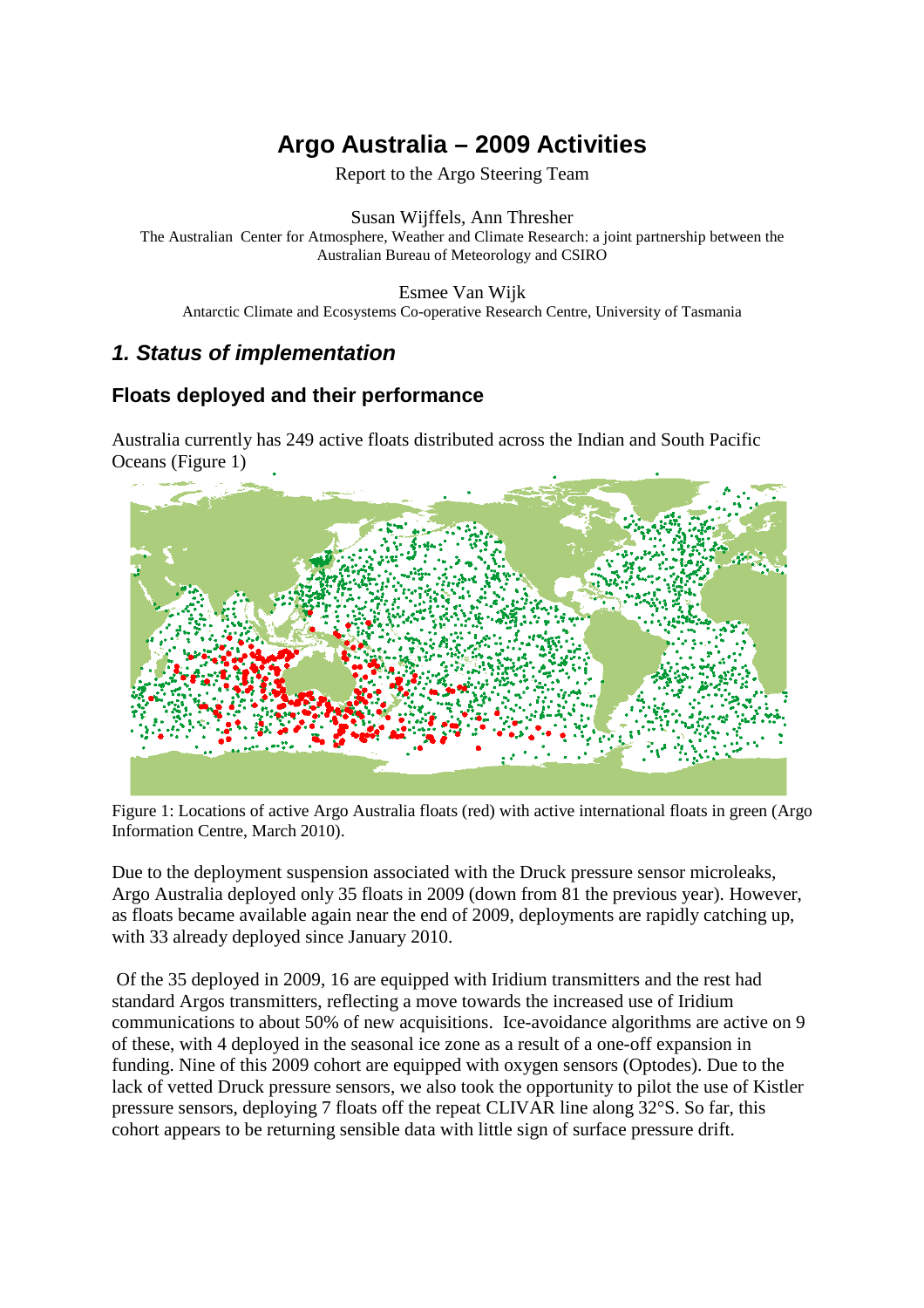Argo Australia uses APEX floats manufactured by Teledyne Webb Research Corporation. When re-equipped with lithium batteries and carefully tested and inspected before deployment, APEX appear to be able to deliver well beyond the anticipated 3.5 years of useful life.

Securing deployment opportunities into array gaps in our region is becoming a key focus of the program. This year we partnered with the US and New Zealand programs to secure deployments of both US and Australian floats into the South Indian and Great Australian Bight (over 50 floats were deployed last month). We also took advantage of US repeat hydrographic activity in the South Pacific to deploy floats out of Brisbane with high-quality CTD data taken on deployment. These floats are equipped with a new pressure sensor (Kistler) which will be assessed for stability and accuracy, informing the global program in the face of difficulties with the current sensor (Druck).

#### **Float Failure Analysis**

As of the end of January 2010, Argo Australia had deployed a total of 293 floats. Of these, 49 are dead, 6 are suspect and 3 are returning bad data. Of these dead floats, only 9 ceased to operate due to 'natural causes' – that is, they ran down their battery packs. Most floats have died prematurely due to various environmental factors or failure modes.

Based on the sensor and technical data from the dead floats, we find that environmental factors are the biggest cause of float failures, including loss in the ice zone and groundings (see table below). We anticipate that as ice-avoidance algorithms are refined and with the broader adoption of Iridium communications reducing surface times drastically, the frequency of these failures will go down.

| <b>Summary of float failure mode</b> (excluding)<br>those caused by natural causes i.e. end of<br>battery life) | Number of floats* | % of dead<br>floats* | % of total<br>floats* |
|-----------------------------------------------------------------------------------------------------------------|-------------------|----------------------|-----------------------|
| Environmental factors (grounding/ice)                                                                           | 18                | 44                   | 6                     |
| Hardware faults                                                                                                 |                   | 17                   |                       |
| Software issues                                                                                                 |                   |                      |                       |
| Human interference/error                                                                                        |                   | 10                   |                       |
| Unknown                                                                                                         |                   | 12                   |                       |
| <b>Total</b>                                                                                                    | 41                | 100                  | 14                    |

**\* only floats in the Australian array are included in this analysis** 

**Environmental** category includes loss due to grounding and ice.

**Hardware faults** includes: motor backspin, leaking air bladder, failed potentiometer, transmissometer leak.

**Software issues** include: firmware bugs.

**Human interference/error** includes: floats turned on too early, picked up by fishermen.

#### **Technical problems encountered and solved**

The program was greatly impacted by the recall of the Druck pressure sensors. We also thank Dana Swift (University of Washington) for diagnosing this serious problem. We appreciated the prompt action of both the sensor and float manufacturers in alerting the community to this problem, working through its solution in a transparent manner. A pilot deployment of 7 floats with Kistler pressure sensors by Argo Australia in the South Pacific may help in assessing this alternative to the Druck sensor.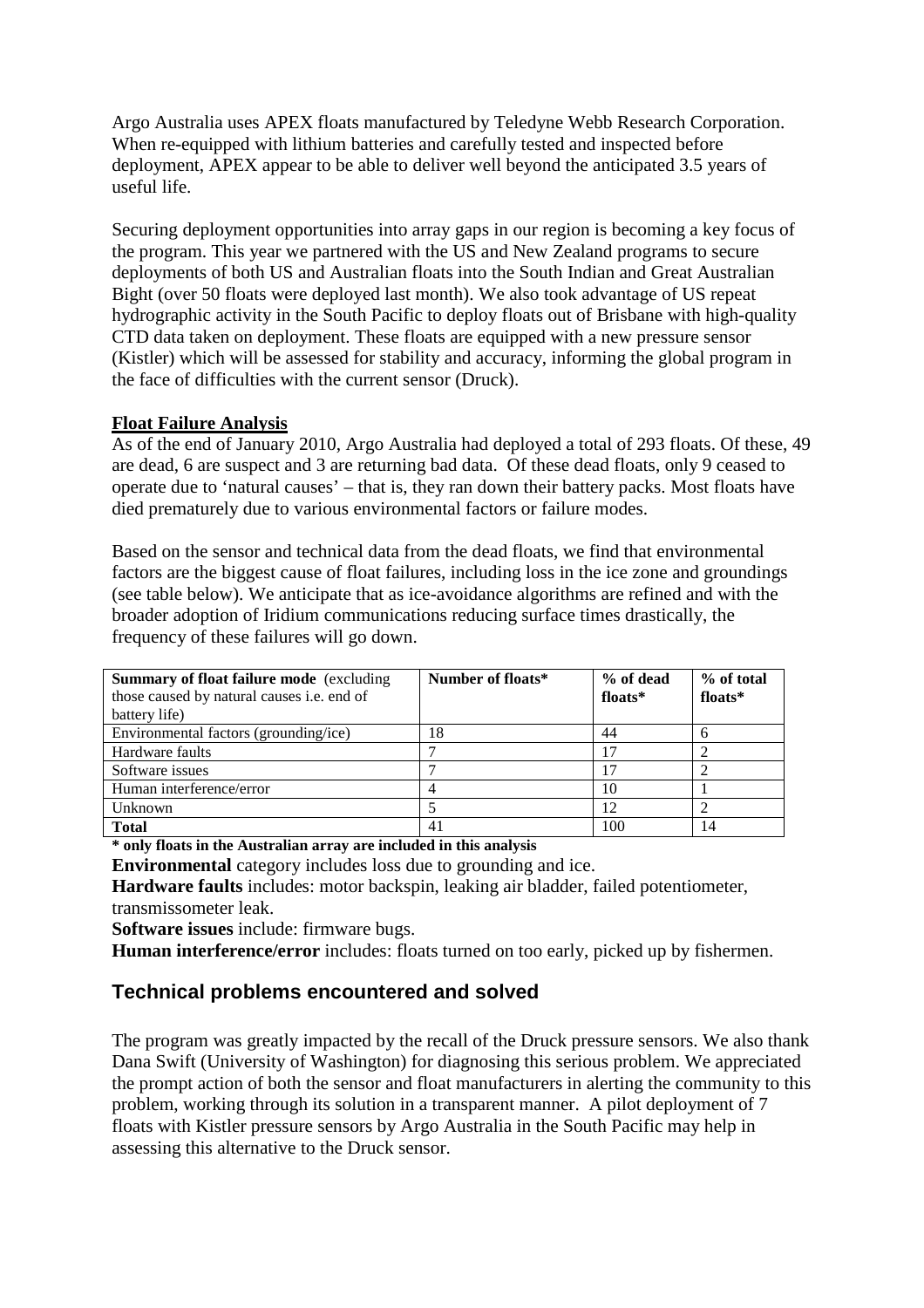As our use of Iridium APEX floats is set to rise sharply we are closely tracking their performance. Of 36 deployed, 1 is leaking and 3 show incomplete or corrupt data.

## **2. Status of contributions to Argo data management**

 The program has been working with the Indian Argo program around adoption of the Australian realtime data processing software (http://www.marine.csiro.au/~gronell/ArgoRT/). This year, the Argo Australia delayed-mode system will also be tested and possibly implemented by India.

An analysis and correction of pressure drift errors in the global data set as available at the end of 2008 has been completed and submitted to the Journal of Atmospheric and Ocean Technology. This 'bias free' data set will be made available to the community once the paper has passed through peer-review (second-half of 2010).

## **3. Status of delayed mode quality control process**

Comprehensive documentation of float data and quality control is available at: http://www.cmar.csiro.au/argo/dmqc/index.html

Of the eligible files, Australia has processed and submitted about 80% in delayed-mode. Full implementation of the global Argo reference data set and the Owens and Wong drift correction software is needed to complete the DMQC processing for the cohort of floats that display salinity drift.

Processing software was adapted to properly treat the Truncated Negative Drifting Pressure floats (APF8's are categorised into 3 types depending on the serial number and anomalous data checks). All Australian floats have been corrected for pressure drift (where possible), except the small number requiring salinity drift correction (these will be corrected over the coming months).

Of the 260 Argo floats assessed in DMQC, we find impressive salinity sensor performance – see Figure 2. Most float sensors do not show salinity drift (78% - Figure 2, top panel), 11% show drift after several years of profiles (Figure 2-middle) and 11% show drift from deployment onwards.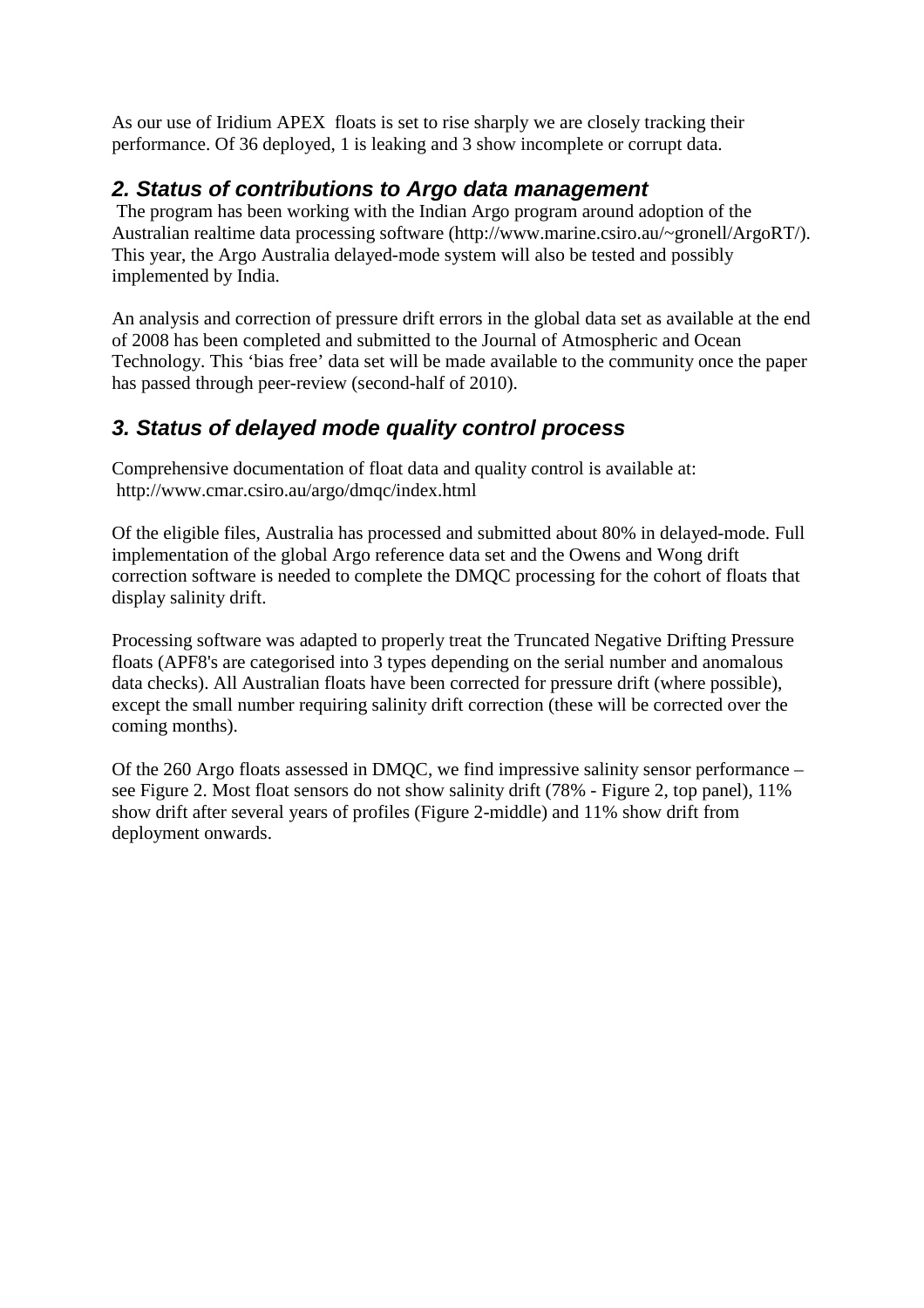

 Figure 2: Salinity on a deep potential isotherm in 3 representative floats. Top – example of a float that does not drift after over 6 years of operation; Middle – typical example where drift arises after 100 profiles or so; Bottom – example where drift exists from deployment.

## **4. Present level of and future prospects for national funding for Argo**

Argo Australia has been part of Australian Government initiative: an Australian Integrated Marine Observing System (IMOS; www.imos.org.au) for research infrastructure funded under the National Collaborative Research Infrastructure Initiative (NCRIS). Through IMOS, and if levels of support from our participating partners remains steady, Argo Australia will sustain deployments of 50-60 floats pre year and maintain an array of around 220-240 active floats. The NCRIS phase of IMOS was funded through June 2011. In early 2009, the Australian government announced an extension and slight expansion of IMOS via a new funding scheme, the Education Infrastructure Fund (EIF). This funding began in July 2009, and thus IMOS received a rapid injection of funds. Argo Australia was thus awarded funds to acquire and deploy an extra 40-50 floats in addition to its normal acquisition of ~50 floats before June 2010. Combined with the halt in float shipments due to the Druck pressure sensor recall, this presented a great challenge to the program. However, working with international partners and the manufacturers it appears the program will have acquired and deployed most of EIF-funding enhancement floats before June 2010 as required. EIF funding for Argo Australia is now secured through June 2013, and providing partner contributions remain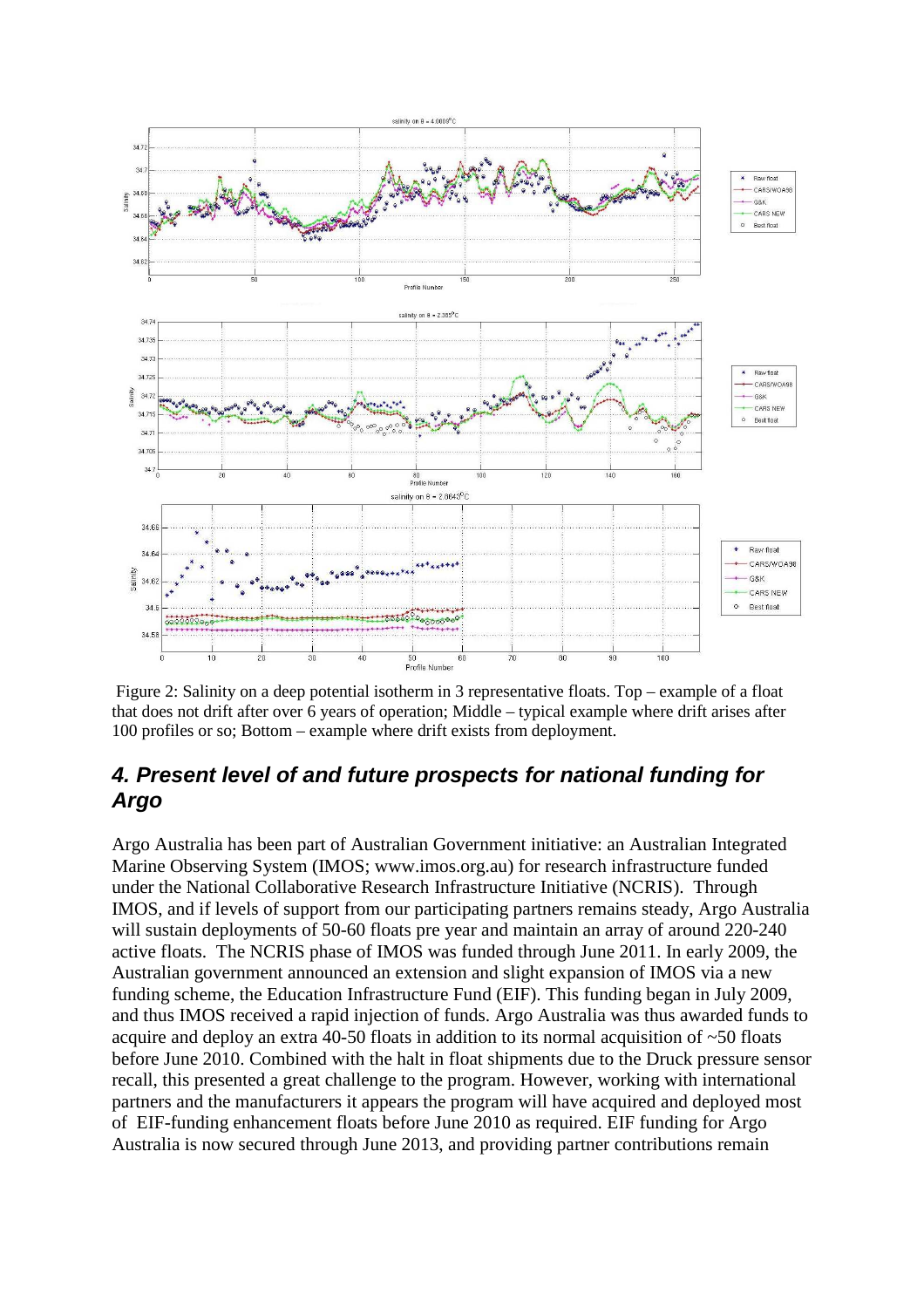steady (CSIRO, Australian Bureau of Meteorology, Department of Climate Change), the program will remain funded at the level of 50-60 float deployments per year.

## **5. Summary of deployment plans (level of commitment, areas of float deployment)**

Argo Australia currently has over 95 floats either in the lab or on order. A further order for another 50 will go in shortly, completing our purchasing for 2009/10 and most of 2011. This map shows where deployments are planned for these floats.



 Figure 3. Locations of planned float deployments over the next year – red dots are IMOS2 oxygen floats still on order.

## **5. Summary of national research and operational uses of Argo data as well as contributions to Argo Regional Centers.**

- Argo data are routinely used in the operational upper ocean analyses of Neville Smith at the Australian Bureau of Meteorology (http://www.bom.gov.au/bmrc/ocean/results/climocan.htm). These analyses are also used to initialize an experimental seasonal rain forecasting system.
- The dynamical seasonal forecasting system POAMMA heavily uses Argo data Oscar Alves, Australian Bureau of Meteorology
- CSIRO Marine and Atmospheric Research, in collaboration with the Bureau of Meteorology Research Center, has developed an ocean model/data assimilation system for ocean forecasting and hindcasting. Argo data is the largest *in situ* data source for this system. Ocean forecasts and reanalysis products are now routinely published and are available via the Bureau of Meteorology website or the PI (www.marine.csiro.au\~griffin): David.Griffin@csiro.au